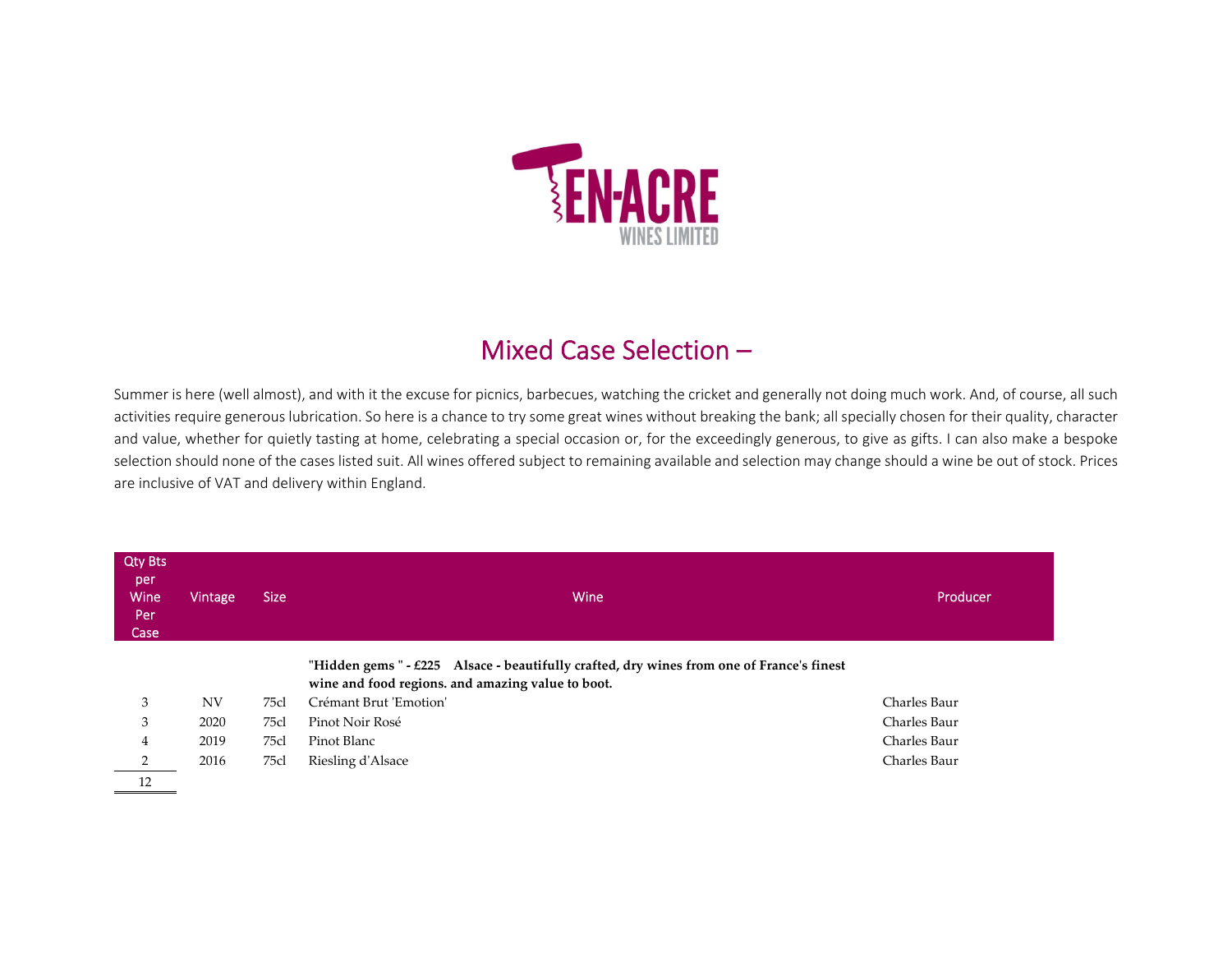|                |                          |             | "The Celebration Case" £375 Arnaud Baur's Crémant Brut is better than any cheap  |                           |
|----------------|--------------------------|-------------|----------------------------------------------------------------------------------|---------------------------|
|                |                          |             | Champagne. Fourny needs no introduction.                                         |                           |
| 6              | $\ensuremath{\text{NV}}$ | 75cl        | Crémant Brut 'Emotion'                                                           | Charles Baur              |
| 4              | <b>NV</b>                | 75cl        | Champagne 1er Cru Blanc de Blancs                                                | Veuve Fourny              |
| $\overline{2}$ | <b>NV</b>                | 75cl        | Champagne 1er Cru Rosé                                                           | Veuve Fourny              |
| 12             |                          |             |                                                                                  |                           |
|                |                          |             |                                                                                  |                           |
|                |                          |             | "Loire Classics" £235, bring on the seafood!                                     |                           |
| 4              | 2021                     | 75cl        | Sancerre Rosé                                                                    | A et S Dezat              |
| 4              | 2020                     | 75cl        | Sancerre Blanc                                                                   | <b>Andre Dezat</b>        |
| 4              | 2020                     | 75cl        | Pouilly-Fumé                                                                     | Domaine Thibault          |
| 12             |                          |             |                                                                                  |                           |
|                |                          |             | "Alternative Loire" £210'                                                        |                           |
| 4              | 2018                     | 75cl        | Côteaux du Giennois Terre de Silex                                               | C & F Berthier            |
| 6              | 2019                     | 75cl        | Quincy                                                                           | Domaine de Chevilly       |
| $\sqrt{2}$     | 2019                     | 75cl        | Sancerre Rosé                                                                    | C & F Berthier            |
| 12             |                          |             |                                                                                  |                           |
|                |                          |             |                                                                                  |                           |
|                |                          |             | "Southern French Sunshine" - £240 Perfect for grills, BBQ's and any other excuse |                           |
| 3              | 2018                     | <b>75cl</b> | Gigondas 'Les Fouilles'                                                          | Domaine Burle             |
| 3              | 2019                     | <b>75cl</b> | Naïck Blanc 19 (95% Grenache Gris, 5% Macabeu - great with fish, pork, etc.)     | Domaine de l'Oustal Blanc |
| 3              | 2017                     | <b>75cl</b> | Cuvée K                                                                          | Domaine de l'Oustal Blanc |
| 3              | 2017                     | 75cl        | Giocoso                                                                          | Domaine de l'Oustal Blanc |
|                |                          |             | "The Picnic Case" £275                                                           |                           |
|                | <b>NV</b>                | 75cl        | Crémant Brut 'Emotion'                                                           | Charles Baur              |
| 4<br>4         | 2020                     | 75cl        | Pouilly-Fumé                                                                     | Domaine Thibault          |
| 4              | 2019                     | 75cl        | Morgon                                                                           | Jean Foillard             |
|                |                          |             |                                                                                  |                           |
| 12             |                          |             |                                                                                  |                           |
|                |                          |             | "In the Pink" £230 Part of the campaign to bring back real rosé                  |                           |
| 4              | 2020                     | 75cl        | Rosato di Toscano                                                                | Rocca di Montegrossi      |
| 4              | 2021                     | 75cl        | Sancerre Rosé                                                                    | A et S Dezat              |
| 4              | 2020                     | 75cl        | Pinot Noir Rosé                                                                  | Charles Baur              |
|                |                          |             |                                                                                  |                           |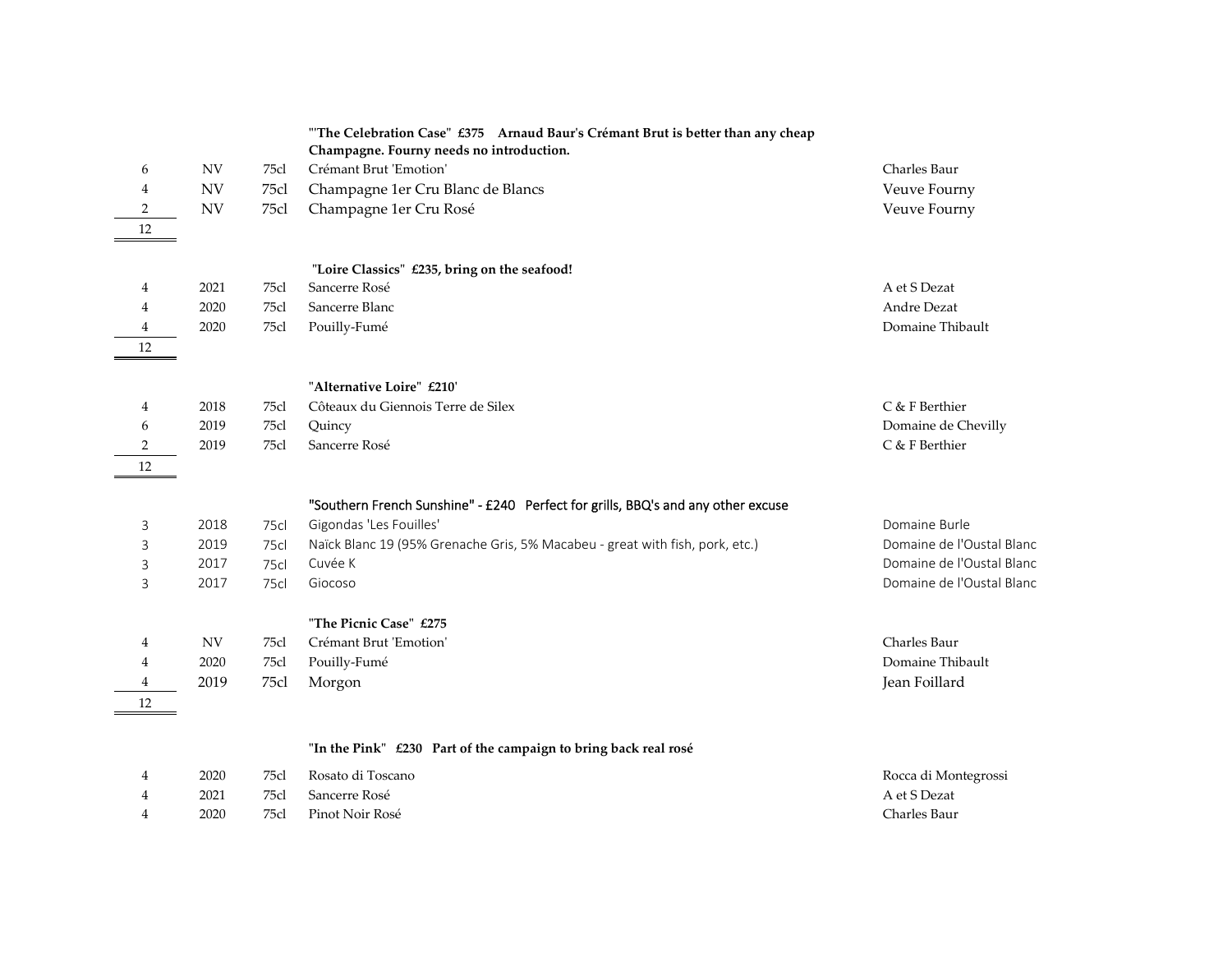|                |      |      | "Regional Italian Whites" £235 Perfect Summer Drinking from Italian maestros          |                           |
|----------------|------|------|---------------------------------------------------------------------------------------|---------------------------|
| 3              | 2019 | 75cl | Pinot Bianco Classico                                                                 | Cantina Terlano           |
| 3              | 2019 | 75cl | Gavi di Gavi                                                                          | Francesco Rinaldi         |
| 3              | 2019 | 75cl | Merregio' Bianco                                                                      | Az. Agr. Fontodi          |
| 3              | 2019 | 75cl | Soave Classico                                                                        | Peiropan                  |
| 12             |      |      |                                                                                       |                           |
|                |      |      | "Italian Regional Reds" £295 Exceptional wines from some of Italy's finest winemakers |                           |
| 1              | 2016 | 75cl | Barbaresco                                                                            | Produttori del Barbaresco |
| 1              | 2019 | 75cl | Langhe Nebbiolo                                                                       | Produttori del Barbaresco |
| 1              | 2015 | 75cl | Schioppettino                                                                         | Ronchi di Cialla          |
| 5              | 2018 | 75cl | Chianti Classico                                                                      | Rocca di Montegrossi      |
| 4              | 2019 | 75cl | Rosso di Montalcino                                                                   | Argiano                   |
| 12             |      |      |                                                                                       |                           |
|                |      |      |                                                                                       |                           |
|                |      |      | "Spain - Off the beaten track" £150 full-flavoured wines for BBQ's                    |                           |
| 2              | 2014 | 75cl | Nino Mamanda Old Vine Garnacha                                                        | Esteban Martin            |
| 4              | 2018 | 75cl | Ulula Garnacha-Syrah Oaked                                                            | Esteban Martin            |
| 3              | 2019 | 75cl | Nino Mamanda Barrel Fermented Chardonnay                                              | Esteban Martin            |
| $\mathbf{1}$   | 2018 | 75cl | Dos Dedos de Frente                                                                   | El Escoces Volante        |
| $\overline{2}$ | 2020 | 75cl | <b>Tinto Roble</b>                                                                    | Prado Rey                 |
| 12             |      |      |                                                                                       |                           |
|                |      |      |                                                                                       |                           |
|                |      |      | "The Rioja Case" £175 Stylish, silky reds for grills and roasts.                      |                           |
| 4              | 2018 | 75cl | <b>Tinto Reserva</b>                                                                  | Bodegas Muga              |
| 8              | 2017 | 75cl | Tinto Crianza                                                                         | Lopez de Haro             |
| 12             |      |      |                                                                                       |                           |
|                |      |      |                                                                                       |                           |
|                |      |      | The Kiwi Case $\pounds 245$ Beautiful Wines from the land of the Long White Cloud     |                           |
| 1              | 2017 | 75cl | Hunting Hill Pinot Noir, Auckland                                                     | Kumeu River               |
| 1              | 2016 | 75cl | Marlborough Pinot Noir                                                                | Isabel Estate             |
| $\overline{2}$ | 2021 | 75cl | Ted Pinot Noir                                                                        | Mount Edward              |

12